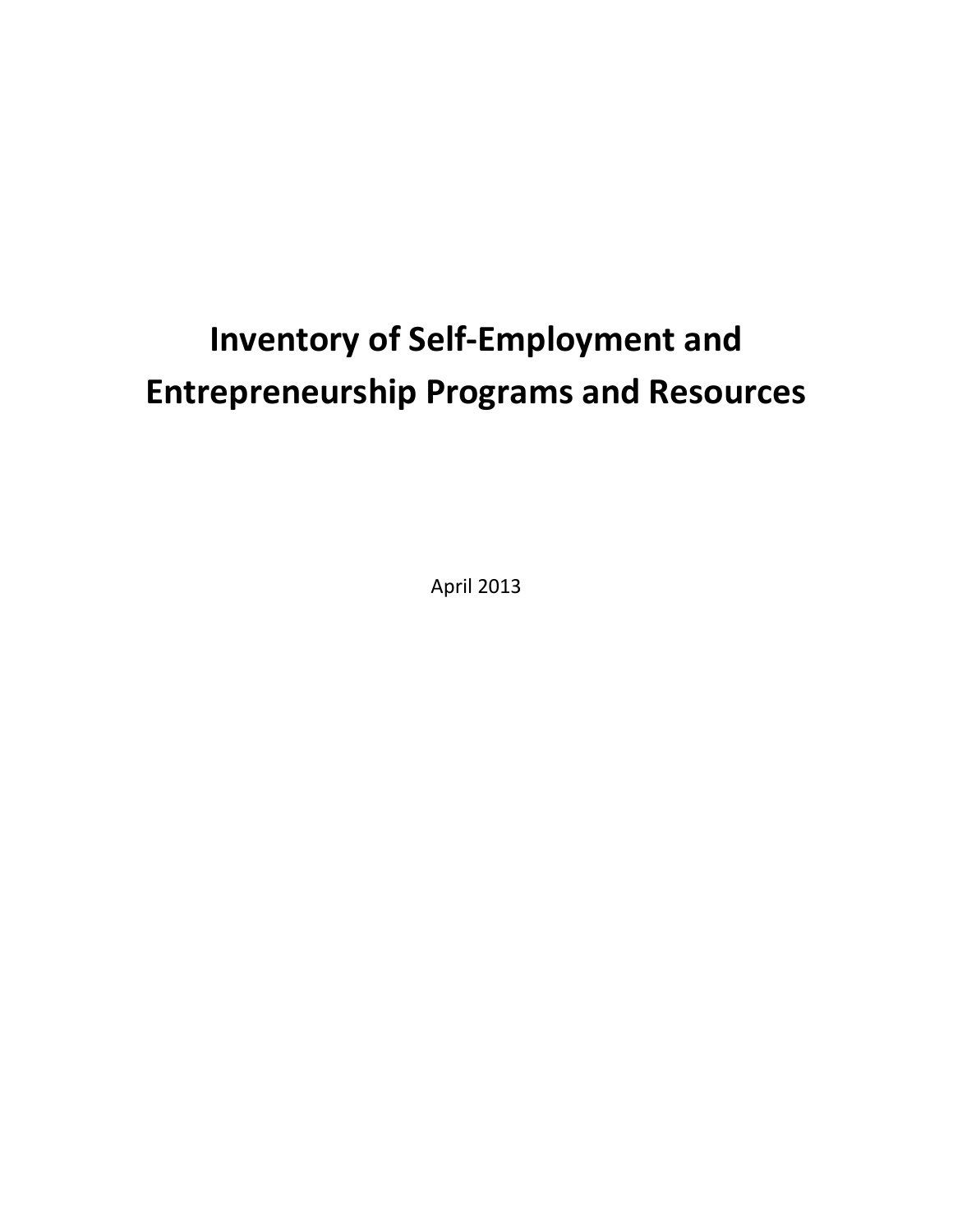# **Contents**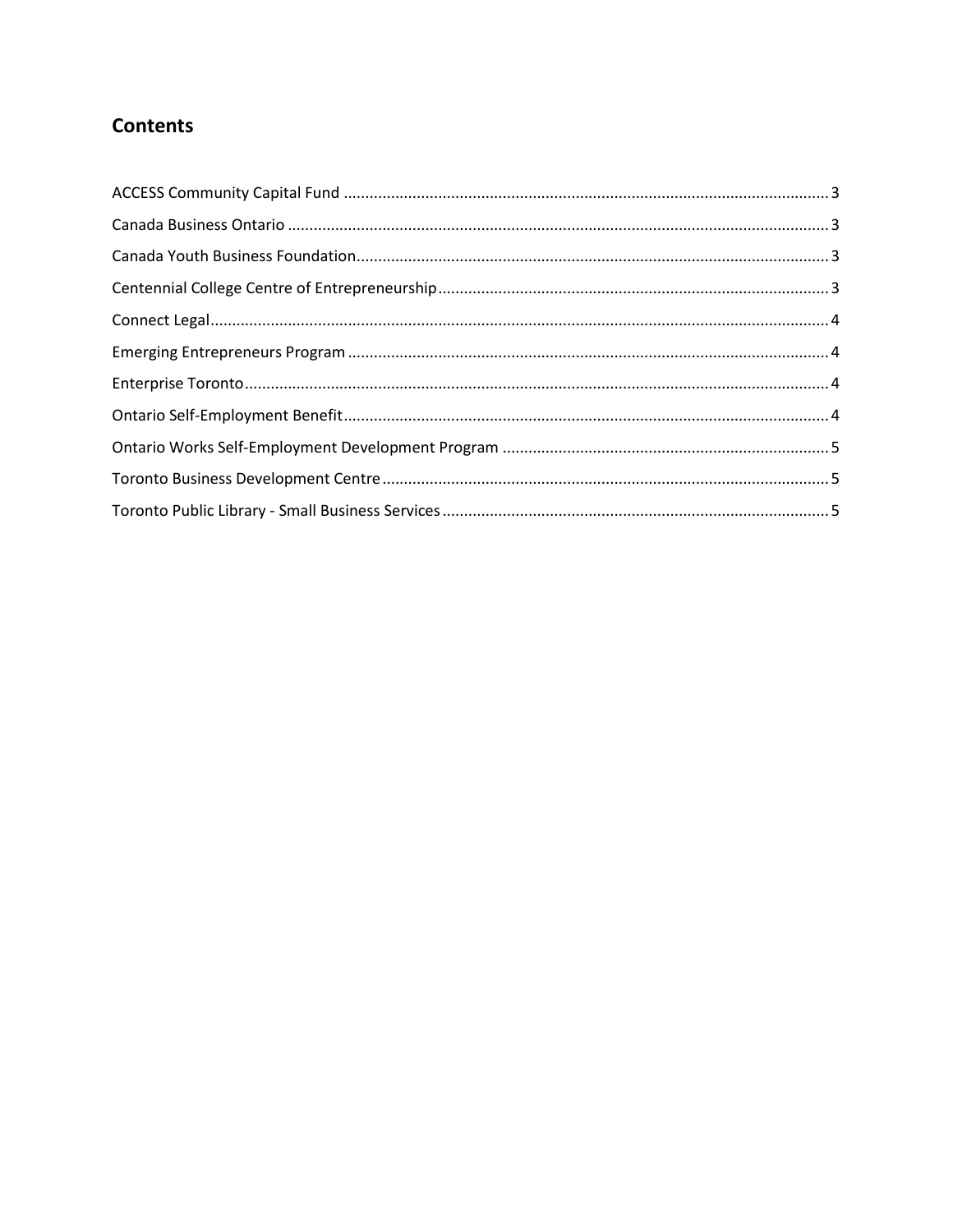## <span id="page-2-0"></span>**ACCESS Community Capital Fund** [www.accessccf.com](http://www.accessccf.com/)

- $\checkmark$  Helps individuals without collateral or credit history obtain an affordable loan to improve their standard of living through entrepreneurship.
- $\checkmark$  Microloan programs in Black Creek, Regent Park, East Scarborough, Thorncliffe Park, and GTAwide.
- $\checkmark$  Must be a Canadian Citizen or Landed Immigrant. Full eligibility criteria and application process available on the website.
- $\checkmark$  Provides assistance with development of business plans.
- $\checkmark$  Ongoing local information sessions. Details are listed on the website must register to attend.

#### <span id="page-2-1"></span>**Canada Business Ontario** [www.cbo-eco.ca](http://www.cbo-eco.ca/)

- $\checkmark$  Web-based information
- $\checkmark$  Toll free Information Hotline
- $\checkmark$  Business information and services for entrepreneurs who are starting or growing a business.
- $\checkmark$  Help with: Business planning, Financing, Government programs, Market research
- $\checkmark$  Information in 10 languages
- $\checkmark$  No cost
- $\checkmark$  Special programs for youth, newcomers and Aboriginal people
- $\checkmark$  Sample business plans; consumer spending data; international trade data; etc.
- Online *[Business Guide for Newcomers to Canada](http://www.cbo-eco.ca/en/index.cfm/guides/start-up-info-guide-for-newcomers-to-canada/)*

#### <span id="page-2-2"></span>**Canada Youth Business Foundation** [www.cybf.ca](http://www.cybf.ca/)

- $\checkmark$  Serves individuals 18 to 39 years old
- $\checkmark$  Help with business plan development; pre-launch and post-launch services
- $\checkmark$  Financing
- $\checkmark$  Mentoring
- $\checkmark$  Online business resources
- $\checkmark$  Newcomer Entrepreneur program

## <span id="page-2-3"></span>**Centennial College Centre of Entrepreneurship** [www.centennialcollege.ca/coe](http://www.centennialcollege.ca/coe)

- $\checkmark$  Business start-up program (online courses)
- $\checkmark$  Consulting (first session is free)
- $\checkmark$  Ontario Self Employment Benefit program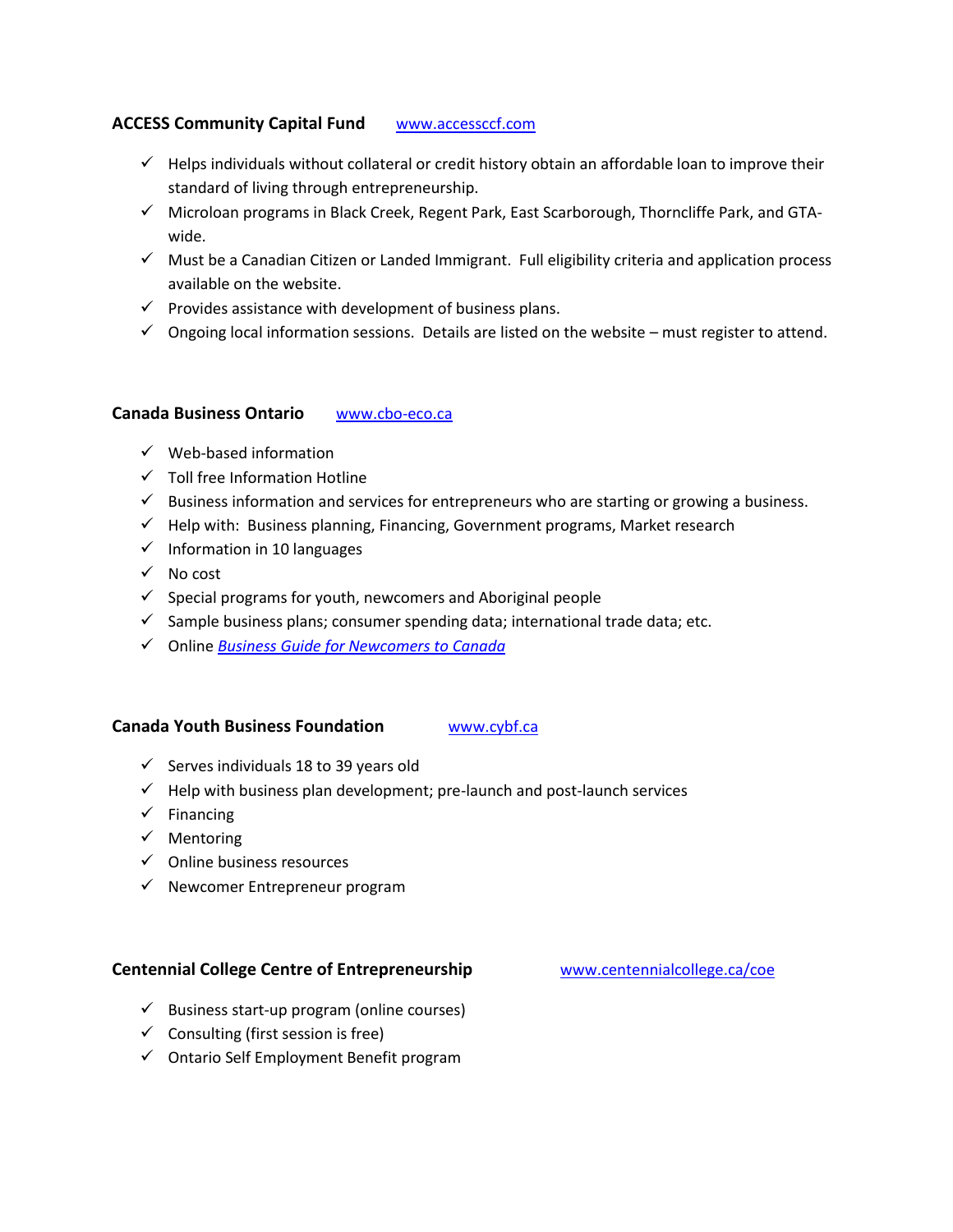#### <span id="page-3-0"></span>**Connect Legal WWW.connectlegal.ca**

- $\checkmark$  Free commercial legal advice for low-resource immigrant entrepreneurs
- $\checkmark$  Matches eligible participants with volunteer lawyers
- $\checkmark$  Advice on: Structuring a new business, Understanding contracts, Legal implications of borrowing, Licensing agreements, Employment issues, Regulations and zoning by-laws
- $\checkmark$  Offer legal education seminars and events for immigrant entrepreneurs and service providers working with immigrant business owners
- $\checkmark$  Resource library

#### <span id="page-3-1"></span>**Emerging Entrepreneurs Program**

#### [www.lefca.org/business\\_relations/emerging\\_entrepreneurs.shtml](http://www.lefca.org/business_relations/emerging_entrepreneurs.shtml)

- $\checkmark$  Multi-week program for anyone interested in starting a business or growing a home-based business. Application form available online.
- $\checkmark$  General business information and hands-on, practical sessions: Creating a business plan, Customer Service, Goal setting, Marketing, Budgeting and cash flow, Insurance and liability
- $\checkmark$  Opportunity to learn key business language.

#### <span id="page-3-2"></span>**Enterprise Toronto** [www.enterprisetoronto.com](http://www.enterprisetoronto.com/)

- $\checkmark$  Free support for small businesses, offered by City of Toronto Economic Development & Culture
- $\checkmark$  Regular seminars and events
- $\checkmark$  Business plan consultations
- $\checkmark$  Advice about rules and licensing; government assistance for businesses; business financing; market research; cash flow analysis; business trends; marketing.
- $\checkmark$  Three resource centre locations in Toronto
- $\checkmark$  Online resource library

## <span id="page-3-3"></span>**Ontario Self-Employment Benefit** [www.tcu.gov.on.ca/eng/employees/selfEmployment.html](http://www.tcu.gov.on.ca/eng/employees/selfEmployment.html)

- $\checkmark$  Provides income support and entrepreneurial support for unemployed individuals who are starting a new business.
- $\checkmark$  Eligibility: unemployed individuals who are receiving Employment Insurance or who received EI in the past three years or maternity/paternity EI benefits in the past five years.
- $\checkmark$  Program includes business skills development training, individual business counselling, and business plan support for up to 42 weeks.